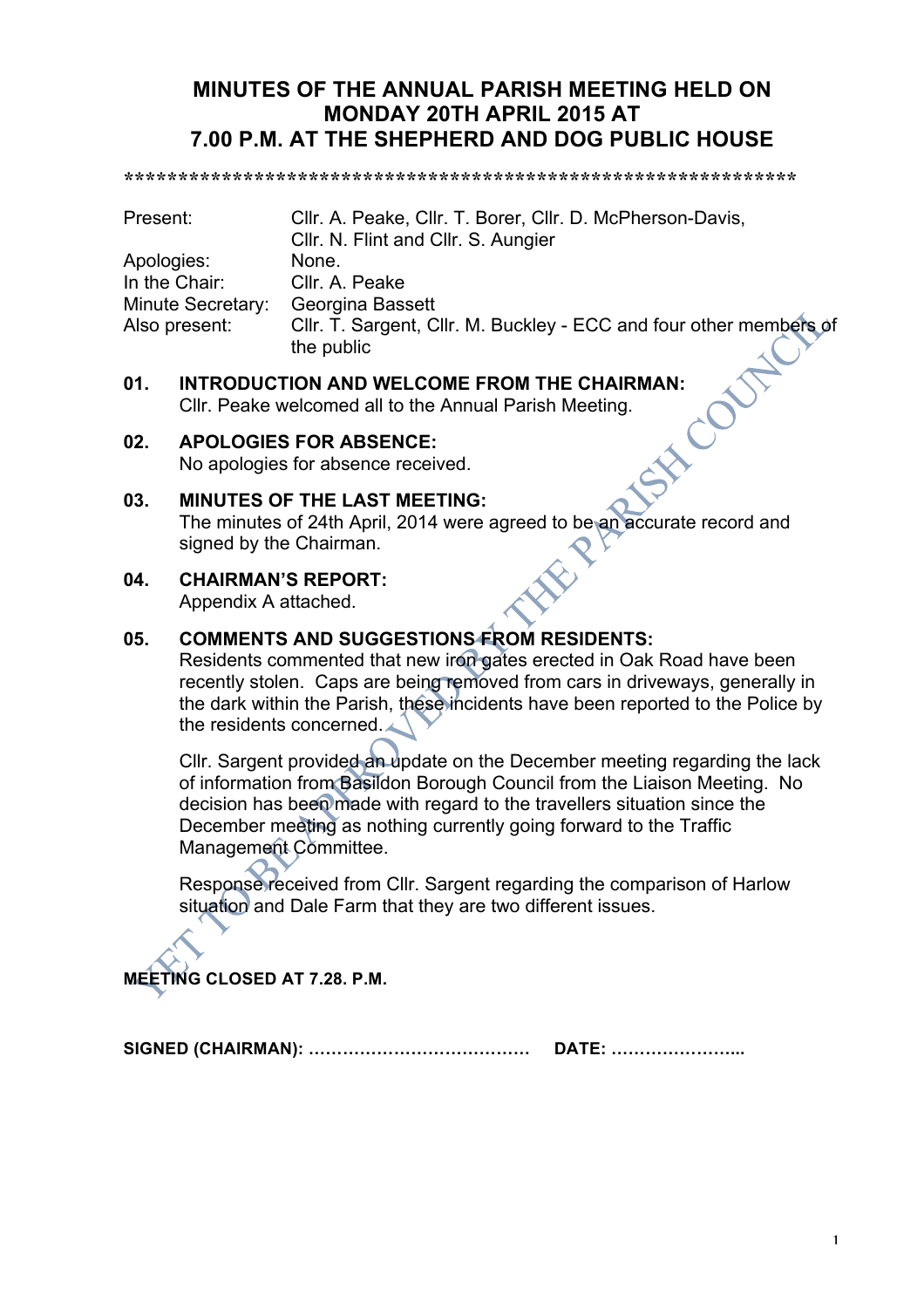

## **RAMSDEN CRAYS PARISH COUNCIL - CHAIRMAN'S REPORT 2014/15**

Dear Resident,

This Annual Report includes information about the activities of the Parish Council over the last year (April 2014 to March 2015), as well as financial information and Parish Council contact points.

Yours sincerely,

Andrew Peake *Chairman, Ramsden Crays Parish Council* **April 2015** 

### **Dates for forthcoming Meetings:**

The Parish Council Meetings are now held either on the third Monday or Tuesday of each month at 7.00 p.m. at a new venue of The Shepherd and Dog Public House (with the exception of August when there is no meeting).

The Public are very welcome to attend the Parish Council meetings where you have an opportunity to speak on agenda items at the Open Session at the commencement of the meeting and then again at the end during Open Session on general items.

Please feel free to approach any member of the Council (contact details below), or the Clerk, if you have any issues that you wish to raise with the Parish Council.

### **Projects:**

During the past year the Parish Council has been successful with funding from Veolia North Thames Trust and Basildon Borough Council to purchase the wall and war memorial with planter holders on the land that was kindly donated by a resident.

There will be a dedication service at this location at Crays Hill, London Road on Friday  $1<sup>st</sup>$  May at 11.00 a.m. and it is anticipated that members of the armed forces and dignitaries will be at the service held by the Vicar of Downham. All residents of Crays Hill are invited to attend.

An eight piece fitness equipment has recently been installed in the park area for use by residents and visitors to the area. Funding was provided for this by both Essex County Council and the Parish Council.

New Village sign. Basildon Borough Council has very recently paid for and installed a new sign at no cost to the Parish.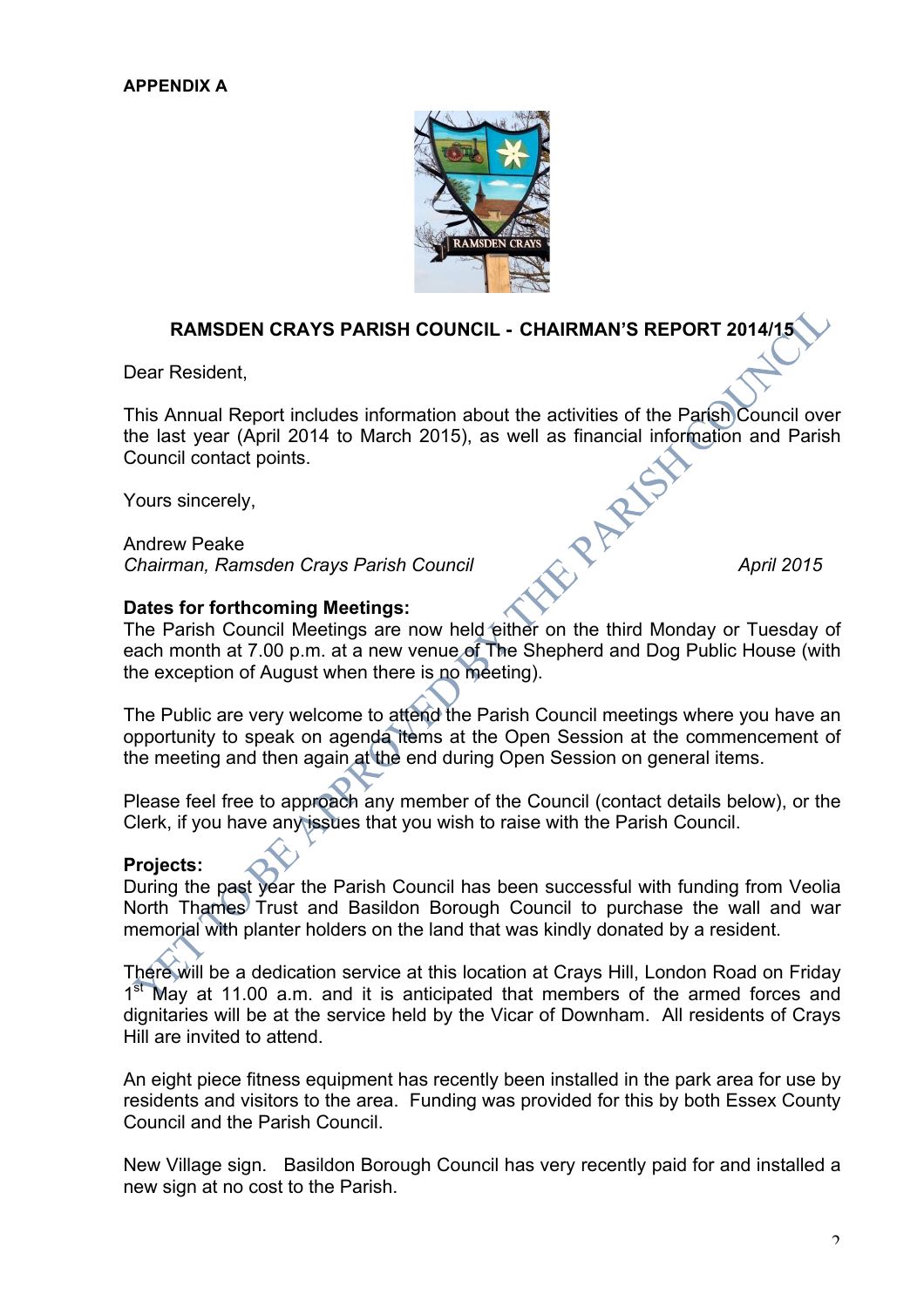Many thanks to the above organsations for assisting us with the various new purchases to the Parish.

The Parish Council are continuing to request an update from Basildon Council with regards the travellers parked illegally in Oak Lane but at this moment in time the Leader of the Council chooses not to update us, we will still request updates and update meetings for the sake of our residents living near the site and still subject to abuse and unacceptable anti-social behaviour.

The standard of our roads within the Parish are in an unacceptable condition and we are, with the help of our local Councillors putting pressure on Essex County Council to have good quality repairs made.

#### **Networking/Representation:**

Members of the Council attend liaison meetings with Basildon Borough Council, the Association of Basildon Local Councils and other agencies and representatives from parish councils to share knowledge and experience.

Please note that any criminal incidents should be reported to the Police on 07969365610 or 101 for non urgent incidents. We have had some recent burglaries in the village and we ask residents to be vigilant and look out and report anything that is suspicious.<br>
Suspicious.<br>
Suspicious.<br>
Suspicious.<br>
Suspicious.<br>
Suspicious.<br>
And the vigilant and look out<br>
And the vigilant and look out<br>
And the vigilant and look out<br>
And the vigilant and look out<br>
And the vigilant and